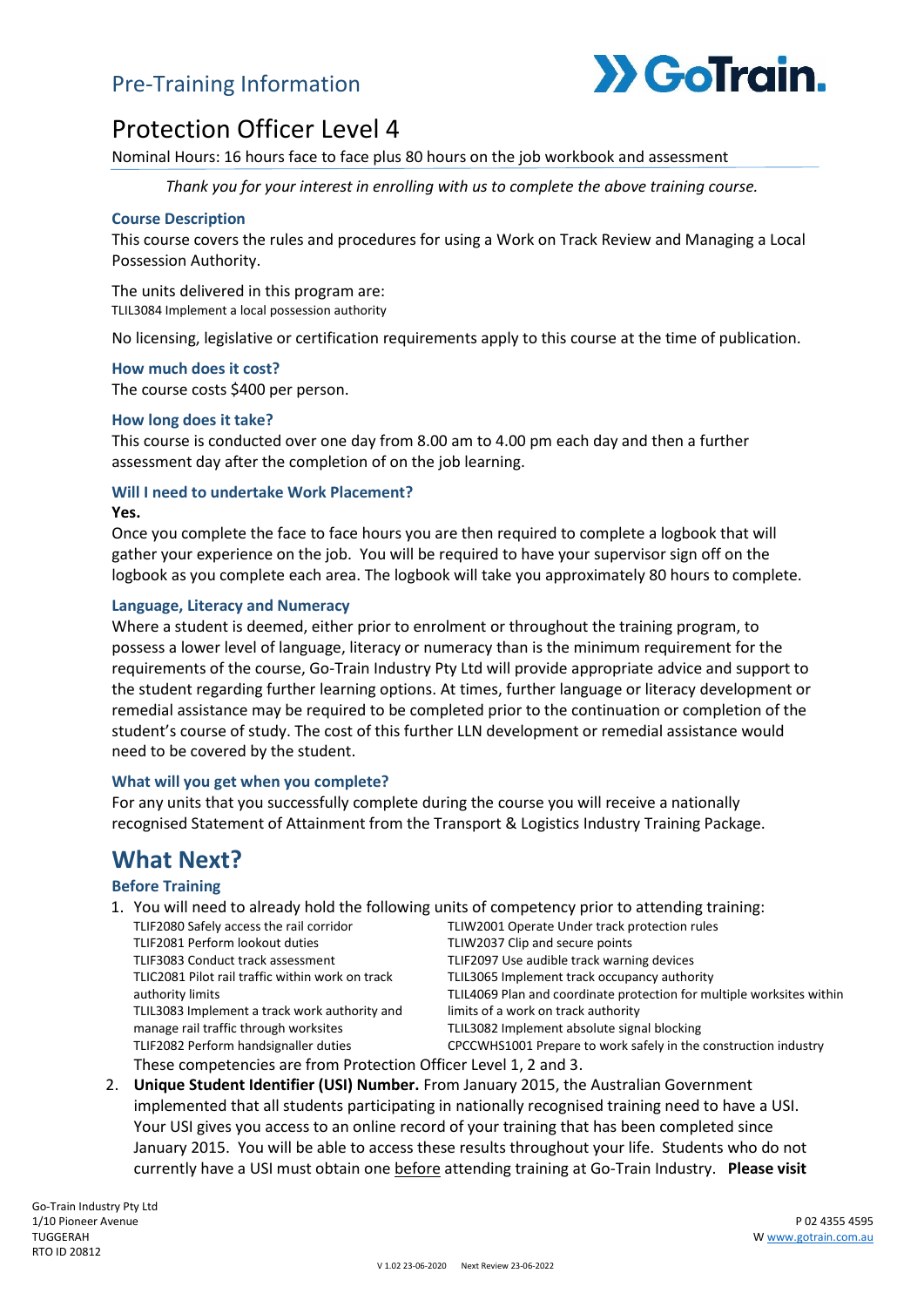# Pre-Training Information



**[www.usi.gov.au](http://www.usi.gov.au/) to obtain your USI**. We need you to provide us with your USI number as we cannot issue your certificate until the USI number is received.

- 3. To secure your spot in the course you need to enrol and pay for your course prior to commencement of training, please contact us to organise this.
- 4. Do you think you could apply for RPL or Credit Transfer? If so, please refer to our website for what to do next.
- 5. If you find you are unable to attend, can you please contact us within 48 hours of the scheduled training. If you provide less than 48 hours' notice of cancellation, we are unable to refund any monies paid.

### **On the day of training we need you to**

- 1. Bring Photo ID Preferably a driver's licence or passport.
- 2. **Students must wear covered in shoes**. Please note that we have **a NO THONGS** policy and students will be sent home unless the correct footwear is worn.
- 3. Course must already be paid in full

### **At the course**

- 1. When you attend the training, you will be asked to sign a Training Attendance Sheet. Signing the attendance sheet is an acknowledgement that you have read and understood this Pre-Training Information prior to attending the course.
- 2. This course will be delivered in a classroom environment by a qualified and experienced Rail Trainer.
- 3. All learning materials will be provided to you.
- 4. On completion of the training you will have an understanding of the procedures and duties for managing a worksite using a Local Possession Authority (LPA)
- 5. You will be required to complete assessments throughout the course.

### **After Training**

- 1. Following the successful completion of the training, you will be given a logbook to complete prior to undertaking your final assessments – the logbook gathers your work experience in each of the units. You should perform all relevant tasks and procedures as often as possible across the full range of relevant conditions - for example, during daylight and at night, in different weather conditions, in different geographical locations and terrain, with different equipment.
- 2. Once you have completed the logbook you can then book in to complete your final assessments. To do this please contact our office on 02 4355 4595.

### **Assessment**

- 1. You will need to bring your completed logbook to the final assessments the assessor will review your logbook and advise if you are ready to undertake the assessments:
	- a. If your logbook is satisfactory you will be required to undertake the assessments. The practical assessments may take place in a simulated environment or
	- b. If the assessor feels you need further experience they will advise you of the areas, you need to gain additional experience and you will need to gather this additional evidence before being able to undertake any further assessments.

### **After Assessment**

- 1. **Statement of Attainment** If you successfully complete you will receive a nationally recognised Statement of Attainment showing each unit completed.
- 2. **Rail Industry Work (RIW) Card** You will need to update your Rail Industry Work (RIW) Card following this training - this is the national competency management system for rail workers. Updating the RIW is your or your company representative's responsibility. Go-Train Industry Pty Ltd are unable to access your RIW on your behalf.

Please refer to the<https://www.riw.net.au/> website for further information.